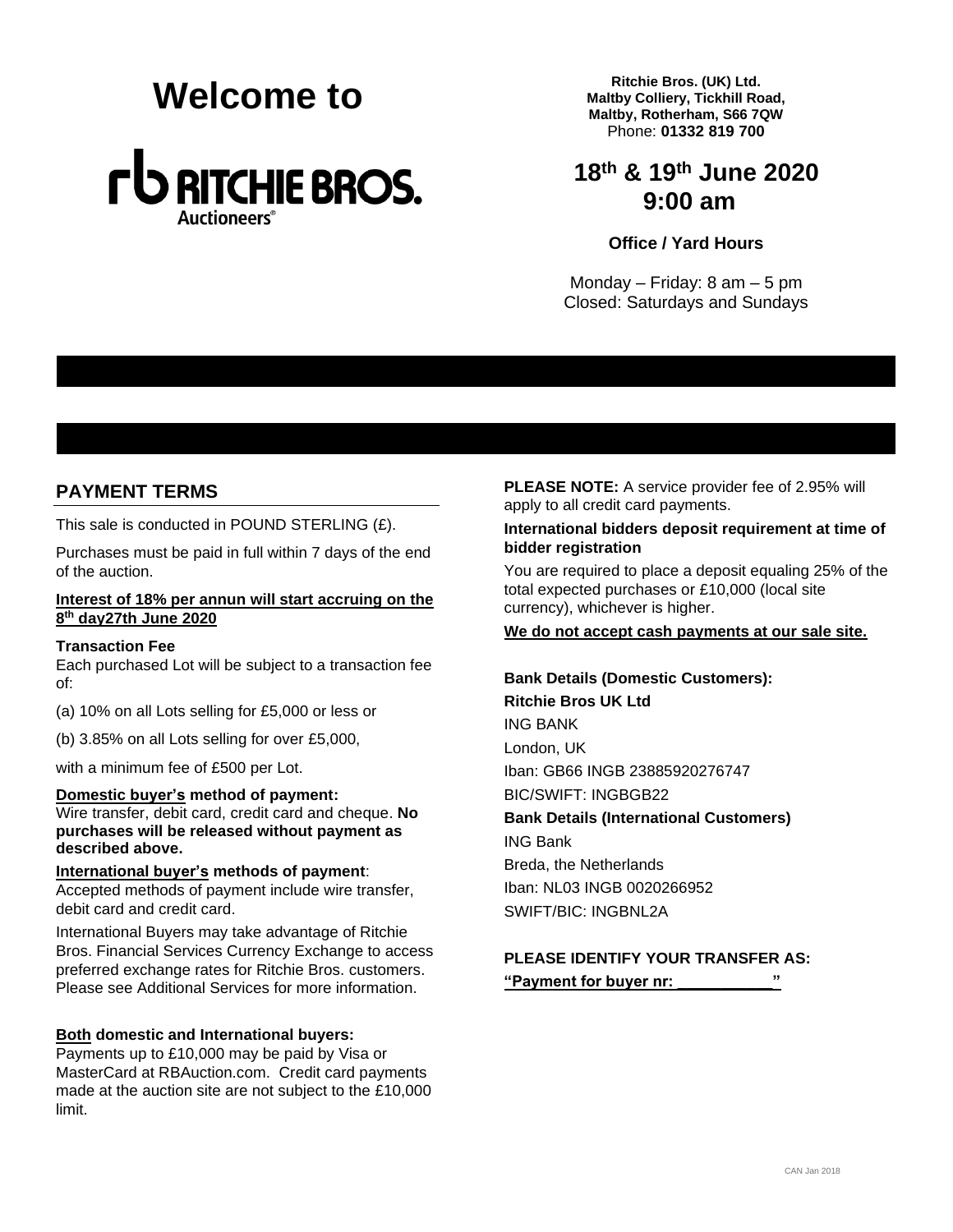Proforma invoices will be provided after the sale. During the sale successful bidders are encouraged to obtain and check their proforma invoice from the front registration staff. The name shown on your proforma invoice is the name that will appear on registration certificates of units you have purchased, as well as, on the VAT invoice. Upon full payment a VAT invoice will be issued.

# **NAMES ON INVOICES CANNOT BE CHANGED AFTER AUCTION DAY**

# **SECOND HAND VEHICLES**

Ritchie Bros Auctioneers UK Ltd will not apply the VAT Margin scheme on the sale of second hand vehicles sold at our auction.Please note that VAT will be charged on all items, as applicable.

### **EQUIPMENT REMOVAL**

#### **All equipment must be removed by 10th July 2020**

Equipment not removed will, at our discretion, either be stored at our facility at a rate of £15.00 per day per lot, or transported to and stored at a third-party facility, all at buyer's expense.

**Items cannot be removed until the entire invoice is paid in full; storage fees apply to late removals. Insurance and removal is the buyer's responsibility.**

#### **Yard gates close promptly at 5:00 pm. Trucks for pick-up must be in the yard 1 hour before closing.**

**The yard is closed on Saturdays and Sundays.** Before equipment will be released from the yard it must be paid for in full and we must receive written authorisation for your nominated transport company. All drivers must report to the Check In Office and present a copy of their ID or passport.

# **LOAD OUT SAFETY REQUIREMENTS**

Updated safety requirements are presented to transport drivers upon signing into the yard. All transport drivers must abide by our safety requirements and wear a high visibility vest and safety footwear when outside of their vehicle on Ritchie Bros Property. Vests are available at the Yard Office for those who do not have one. Ritchie Bros. is committed to improving safety awareness at all of our sites.

# **SALE DAY LOAD OUT PROCEDURE**

There will be no stationary load out or forklift assistance until the conclusion of the auction or at the discretion of the Yard Manager.

No vehicles or trailers will be allowed in the yard until the conclusion of the auction. Load out of rolling stock will not be allowed until yard management determines it is safe to do so.

No item will be loaded by Ritchie Bros. employees until the last item has been sold.

- Ritchie Bros. will not:
	- a) load out equipment nor operate loaders after dusk, nor;
	- b) arrange for additional equipment needed for load out.

# **TERMS OF SALE**

- **Every item sold as is where is**.
- **No guarantees or warranties whatsoever**.
- **Please inspect equipment before bidding**.

#### Please read **TERMS OF BIDDING AND SALE** in this catalogue.

This listing catalogue has been prepared as a guide only, based on information from the consignor and other sources believed to be reliable but the accuracy thereof is not guaranteed or warranted by the Auctioneers.

Inaccuracies in the catalogue or on the Internet will under no circumstances relieve the buyer from responsibilities accepted by signing the Bidder's Registration Agreement.

Please inspect equipment.

The year stated on certain lots may indicate the year the model was put into service rather than the year the lot was manufactured.

**Ritchie Bros. is unable to provide Certificates of Origin.**

# **MOTOR VEHICLE/REGISTRATION REQUIREMENTS**

Registrations will be given to the driver upon collection.

Please note that an administration charge of 40.00 GBP per invoice will be applicable for buyers purchasing items which come with a Registration if any administration process becomes necessary.

Please note that Ritchie Bros. Auctioneers has not investigated the genuineness or validity of documents in its possession. You are invited to review any available documents prior to purchasing.Lots which have a vehicle registration will be noted in the catalogue. Motor vehicles without registration will also be noted as such in the catalogue. Please check with our office if you have any questions.

NOTE: Ritchie Bros. does not provide nor prepare Safety Certificates or any other similar documents.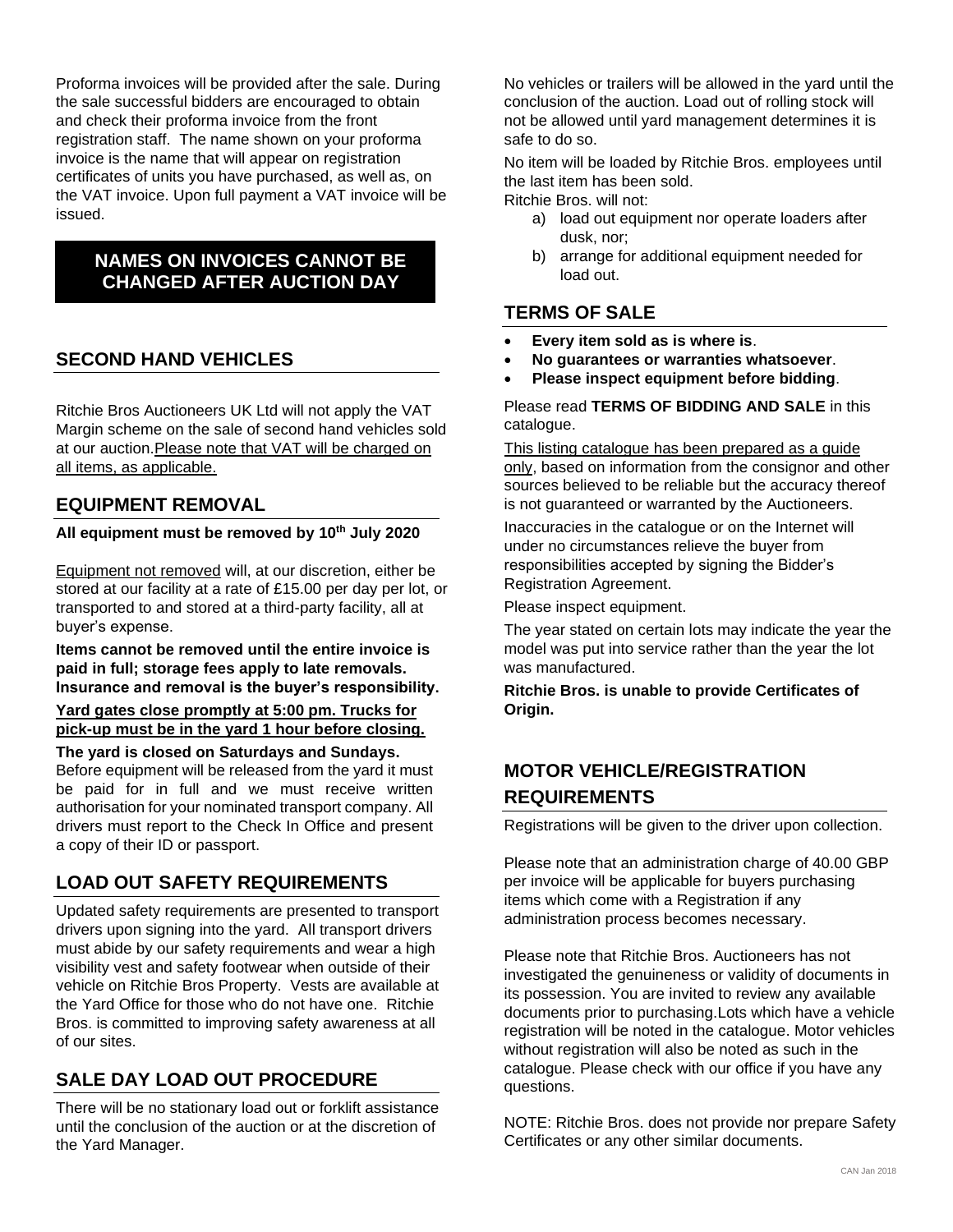# **NO BIDDING ON BEHALF OF SELLER**

All consignors to Ritchie Bros. auctions have agreed by contract not to bid directly or indirectly on any item they have consigned to the auction, and every bidder at a Ritchie Bros. auction has agreed by contract on registering not to bid directly or indirectly on behalf of any owner on any item which the owner has consigned to the auction.

If you are aware of any person contravening the above, we want to know about it right away. Please inform the nearest Ritchie Bros. representative immediately.

# **ADDITIONAL NOTES**

### **VAT**

VAT and other DUTIES as they may apply are the BUYER'S RESPOSIBILITY.

Value Added Tax (VAT) will apply in the following cases:

- a) Locally registered companies or items that remain in the country.
- b) EU buyers who fail to provide a valid VAT number and/or EU buyers who fail to provide valid proof of transport (complete CMR) within 90 days after the invoice date.
- c) Non EU buyers who fail to provide correct and complete Export Documents to RBA within the 90 days since invoice date.

#### **Valid proof of transport for EU buyers:**

A valid CMR document must mention the Ritchie Bros company as the sender in box 1; lot number and full lot description in box 6; signature of the receiver in box 24; plus the rest of the usual information.

#### **Valid proof of transport for Exportation:**

Official Customs documents provided by the corresponding Customs Authorities. The corresponding Ritchie Bros company must appear as the exporter on the export document. The lots must be clearly described and identifiable. We require the final proof of export (i.a. "exit confirmation" or "goods departed" confirmation) the intention only is not considered sufficient.

# **Important notice for Non-EU buyers**

Buyers that will export the goods out of the European Union (non-EU buyers) are required to pay a deposit on all pieces of equipment bought at the auction. The deposit equals the local standard VAT rate calculated on the purchase price of the equipment. This deposit will be refunded to the nominated bank account of the buyer within 10 (Ten) business days after presentation of Proof of Final Export. This Proof of Final Export can be provided by your customs broker or freight forwarder. Non-EU Buyers should provide accurate bank details in order to facilitate timely refunds.

To avoid the VAT deposit Non-EU buyers can engage the services of **RB Logistics**.

> RB Logistics Tel. +31 168 392200 Fax. +31 168 392250 [logistics@rbauction.com](mailto:logistics@rbauction.com)

### **ADDITIONAL SERVICES**

Ritchie Bros. now offers a range of in-house and partnered services so you can put your purchases to work even faster. For more information on these and other services, ask a Ritchie Bros. representative or visit **rbauction.com**

**Financing** – Choose from *LeaseFlex*™ or *PurchaseFlex*™ *Financing* to buy equipment and trucks for your business. Finance with £0 down or lease with the lowest monthly payments! Apply now using the application in this catalogue, call 1.855.331.7237, visit rbauction.com/Flex or speak to a Ritchie Bros. Financial Services representative on site.

**Currency Exchange** – International Buyers: take advantage of Ritchie Bros. Financial Services Currency Exchange to access preferred foreign exchange rates for Ritchie Bros. customers. After the auction, log in to your rbauction.com Web Account, go to My Purchases and locate your invoice under My Purchases. Click on LOCK IN RATE and proceed through this easy, four-step process. Need more information? Go to rbauction.com/currencyexchange.

**On-site property insurance** – protect your newly purchased equipment while it's at the auction site.

**Cargo insurance** – protect your equipment against damage or loss while in transit from the auction site. Complete door-to-door coverage with a hassle-free claims process.

**Mechanical Services** – We offer a range of post auction mechanical services including: Transport & washing for overseas, loading containers, stripping equipment for transport, replacing batteries and more. Please see our Mechanical price list in this catalogue for more details or Contact Steve: 01332819700 smorris@rbauction.com **ENTER AT YOUR OWN RISK**

This auction site is a potentially dangerous place. Heavy equipment is operated, there may be flammable, corrosive and pressurized substances present, and electric circuits may be live. RBA is NOT responsible for injuries sustained or damages to or loss of property occurring from any cause whatsoever.